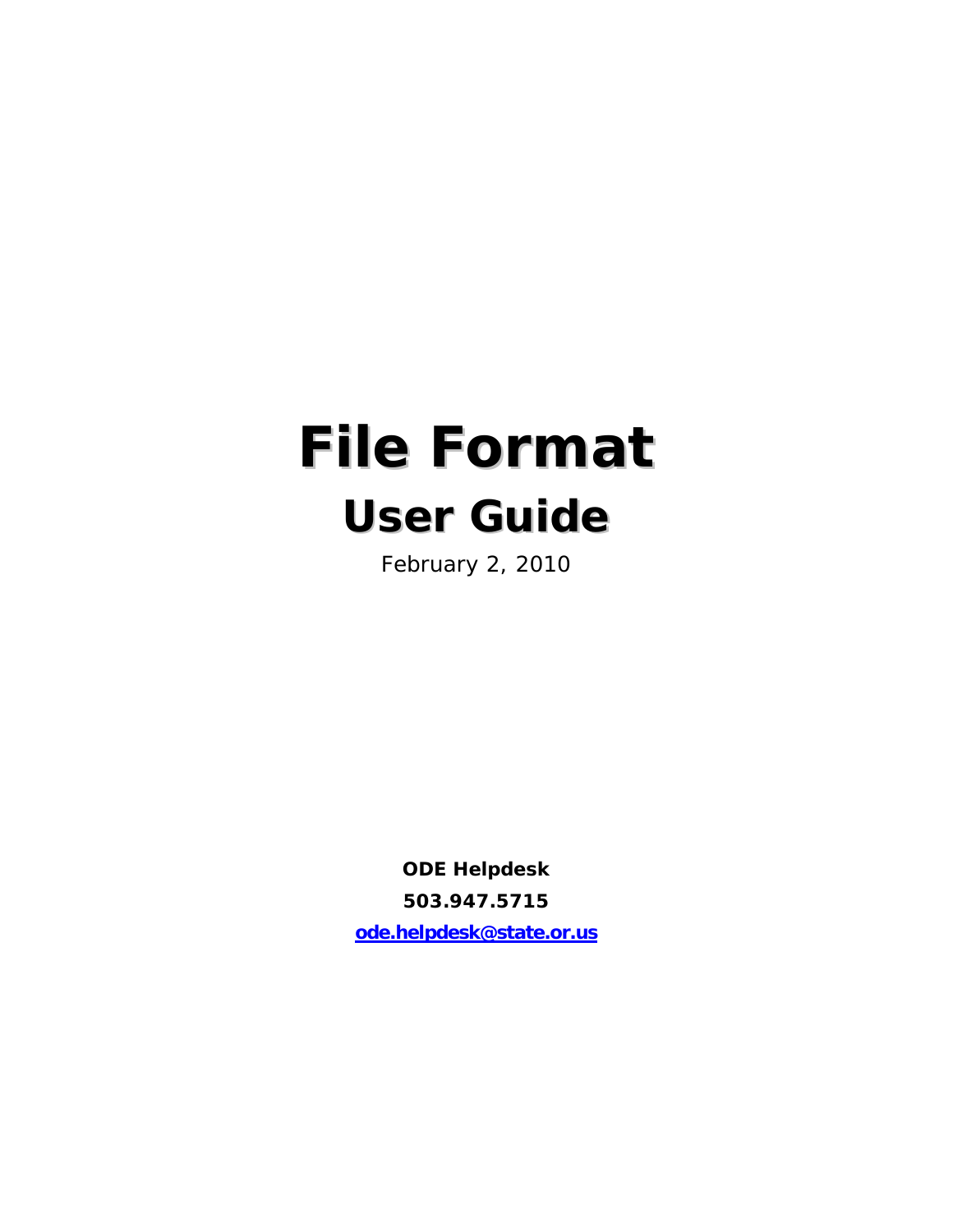# **Table of Contents**

## Purpose

The purpose of this document is to assist districts/ESD/vendor staff in how to read and understand file formats in order to create CSV, text, or XML files. Understanding business rules and format structure should minimize errors that may occur when uploading data to ODE.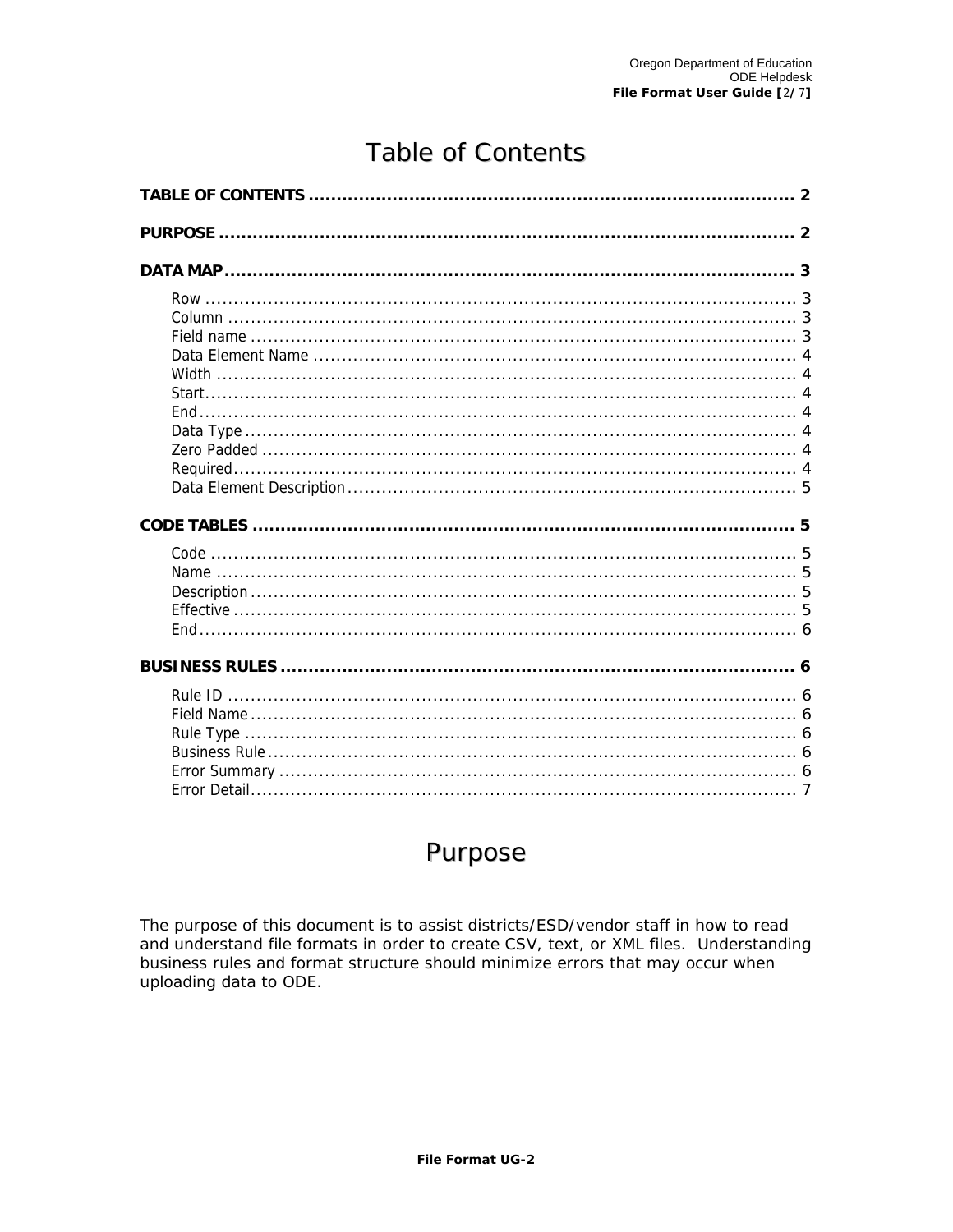# Data Map

The Data Map identifies all data elements and their attributes for a data collection. Each data collection has its own unique data map. Each row holds a unique data element for a data collection and each column for the row identifies specific information about the data element that assists in building a CSV template, text, or XML file that can be used to successfully upload data to ODE data collections.

|                 | А              | B      | с                 | D                                            |            |
|-----------------|----------------|--------|-------------------|----------------------------------------------|------------|
|                 | <b>Row</b>     | Column | <b>Field Name</b> | <b>Data Element Name</b>                     |            |
| $\overline{a}$  |                | А      | ChkDigitStdntID   | Secure Student Identifier<br>(SSID)          |            |
| 3               | $\overline{2}$ | B      | DistStdntID       | District/Local Student Identifier            |            |
| $\overline{4}$  | 3              | C      | ResdDistInstID    | Resident District Institution<br>Identifier  |            |
| 5               | 4              | D      | ResdSchlinstID    | Resident School Institution<br>Identifier    |            |
| 6               | 5              | Ε      | AttndDistInstID   | Attending District Institution<br>Identifier |            |
| $\overline{7}$  | 6              | F      | AttndSchlInstID   | Attending School Institution<br>Identifier   |            |
| $\overline{8}$  | 7              | G      | InstFill          | Institution Filler                           |            |
| 9               | 8              | н      | LgILNm            | Legal Last Name                              |            |
| $\overline{16}$ | n              |        | -IFNm             | *LEire"<br>me                                | Figure 1-1 |

### **Row**

 element. This number reflects the position the data element will be located in the file sent to ODE. The **Row** column represents the row number in the data map for a data

### **Column**

 in which the data element needs to be located within the file format. However, this This column is similar to the Row column number as it also represents the order column was created as another means to assist users in insuring data elements are in the proper file location in a CSV or XLM file. For example, if this **Column** has a value of "A" then the letter a will be the location of that column in the CSV file format.

### **Field name**

The **Field Name** column represents the database name for a data element. It is also the name that needs to be in the header row of CSV or XLM files. A Header row is NOT needed for a TXT file. Header row names need to be accurate or records in files will not post successfuly

Example: In **Figure 1-1** above, the first Field Name is "ChkDigitStdntID" and it is located in column "A" so that would mean that in a CSV or XLM file this name would go in cell row 1, column A.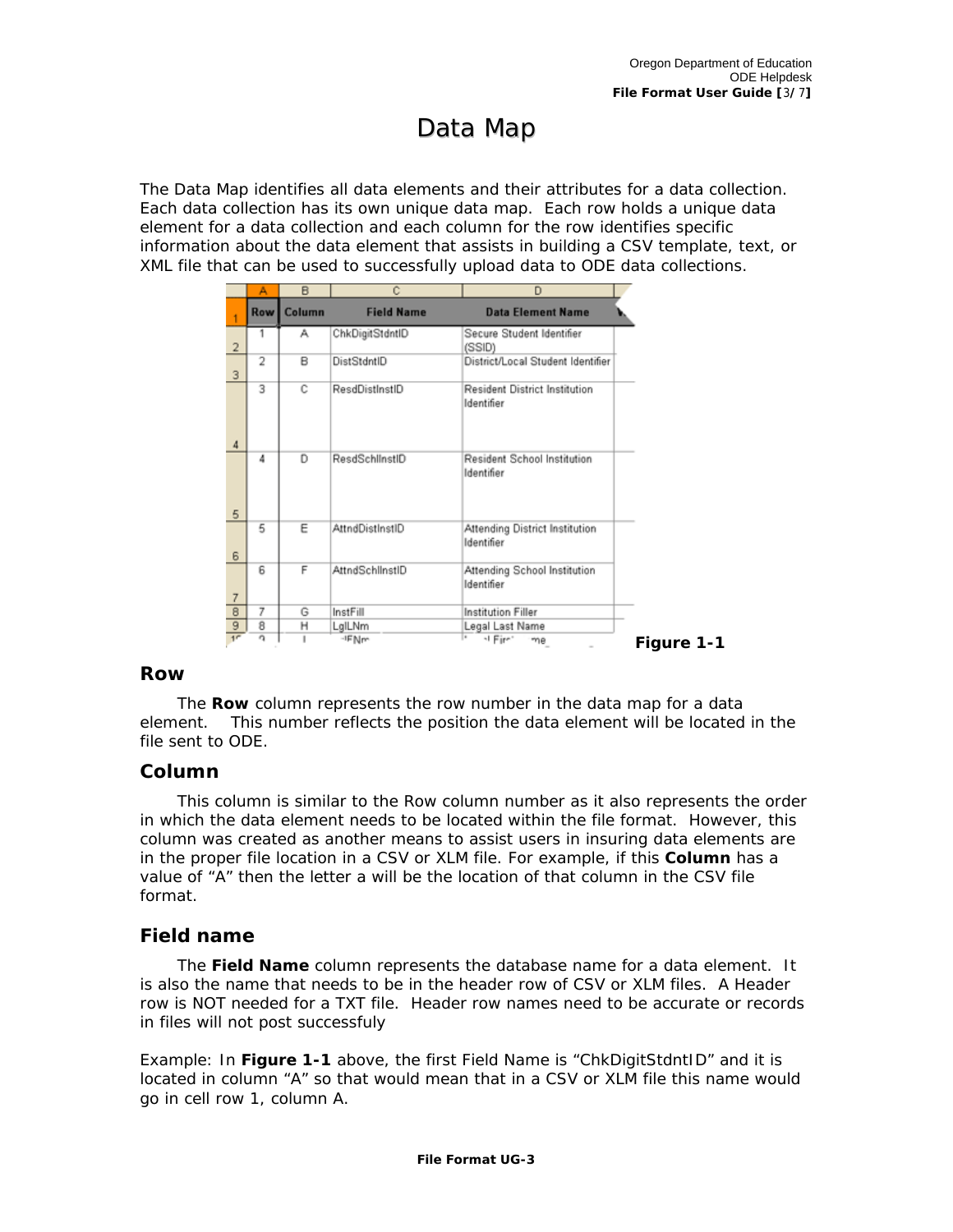### **Data Element Name**

 This field is only for reference and is NOT included in a TXT, CSV or XML files. The **Data Element** column represents the actual name of the data element.

|                                       | F.              | F.  | G   | H                   |                |          |                                                                                                                           |
|---------------------------------------|-----------------|-----|-----|---------------------|----------------|----------|---------------------------------------------------------------------------------------------------------------------------|
| Data Element Name                     | Width Start End |     |     | Data<br><b>Type</b> | Zero<br>Padded | Required | <b>Data Element Description</b>                                                                                           |
| Intellectually Gifted Flag            |                 | 537 | 537 | char                | Ν              | Ν        | Indicates that the student scored at or above the 97th percentile on a<br>nationally standardized test of mental ability. |
| Academically Talented<br>Reading Flag |                 | 538 | 538 | char                | Ν              | Ν        | Indicates that the student scored at or above the 97th percentile on a<br>standardized test of total reading.             |

#### **Figure 1-2**

### **Width**

 The **Width** column, if using Text files, number represents the number of spaces/characters allowed in the column. For example: if the width is 10, that means the column can not exceed 10 spaces/characters.

### **Start**

 the data element within the overall file length. For example in **Figure 1-2** above, text file. The **Start** column, if using Text files, represents the starting position number of the "Intellectually Gifted Flag" data element space will start in position 537 of the

### **End**

 the data element within the overall file length. The number of spaces between the The **End** column, If using Text files, represents the ending position number of **Start** and **End** position numbers is the number indicated in the **Width** column.

### **Data Type**

 column. For example if the Data Type states "int" then it means that the file can only The **Data Type** column represents the type of characters allowed within that contain numbers in the column such as 123456.

### **Zero Padded**

 pad with zeros, if the column is "N" it means the system will not pad with zeros. The **Zero Padded** column represents whether the ODE collection system will automatically pad the column with zeros to the left if the full **Width** of the column is not provided in the CSV, or XML files. If the column is "Y" it means the system will

### **Required**

The **Required** column represents whether the column requires data to be in the file format when data is received at ODE. If the column is "Y" it means data MUST be included in the file format for the data element, If the column is "N" it means data does not need to be in the file format for the data element. If districts populate data in for the data element, it will be retained in the database and will be included in production downloads. If the column is "X" it means that the information in the data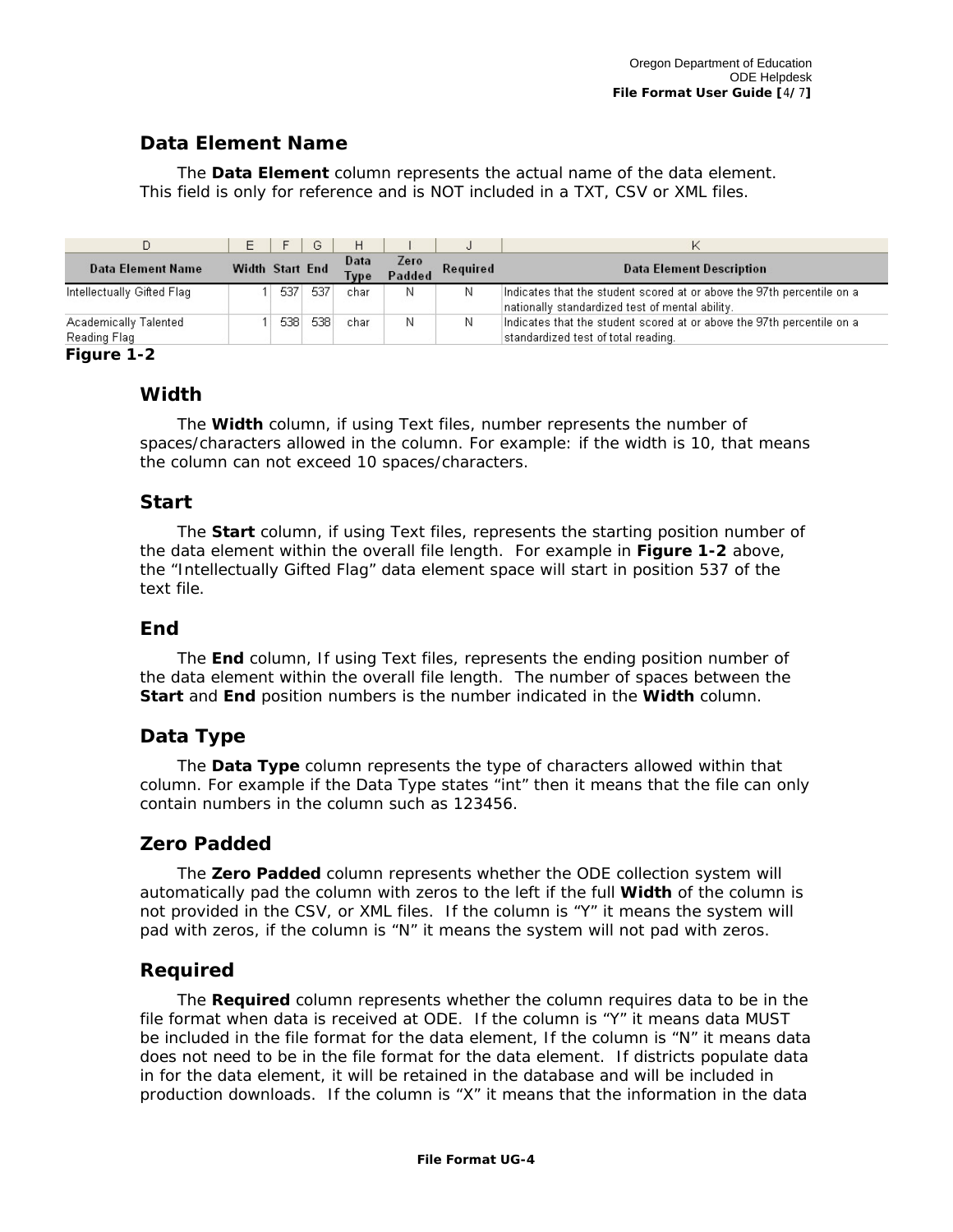element will not be validated and the information that was entered will not be saved as it does not pertain to the collection and not be included in production downloads.

### **Data Element Description**

The **Data Element Description** column represents a definition of the data element This will help determine the data that will be inputted for that column.

### CodeTables

 allowed for each column when filling out the submission file. The Code Tables are part of the business rules. If the "Table Lookup" is under the Rule Type column of the business rules tab, then the column will have a lookup section for the codes table. The Code Tables will explain what types of codes are

|                 | А    | в             |                                                   | D                | F                     |
|-----------------|------|---------------|---------------------------------------------------|------------------|-----------------------|
|                 |      |               | CumEnrITimeTyp Lookup Table                       |                  |                       |
| 2               | Code | <b>Name</b>   |                                                   | <b>Effective</b> | End                   |
| 3               |      | <2 Weeks      | Less than 2 weeks                                 | 07/01/2004       |                       |
| 4               | 2    | 2-8 Weeks     | 2 wee                                             | 07/01/2004       |                       |
| 5               | 3.   | 2-12 Months   | The name of the column<br>2 mon                   | 07/01/2004       |                       |
| 6               | 4    | 1-5 Years     | 1 үеа⊫<br>under business rules                    | 07/01/2004       |                       |
|                 | 5.   | 5+ Years      | 5 years or more                                   | 07/01/2004       |                       |
| 8               |      |               |                                                   |                  |                       |
| 9               |      |               | <b>ELGrades Lookup Table</b>                      |                  |                       |
| 10 <sup>°</sup> | Code | <b>Name</b>   | <b>Description</b>                                | <b>Effective</b> | End                   |
| 11              | UE.  | UE            | Unclassified Elementary                           |                  | 07/01/2003 06/30/2007 |
|                 | 07   | Seventh Grade | Student enrolled in seventh grade; or an ungraded | 07/01/2003       |                       |
|                 |      |               |                                                   |                  |                       |
| 12              |      |               | reporting year.                                   |                  |                       |
|                 | 08   | Eighth Grade  | Student enrolled in eighth grade; or an ungraded  | 07/01/2003       |                       |
|                 |      |               | student who is 13 years old on September 1 of the |                  |                       |
| 13 <sup>°</sup> |      |               | reporting year.                                   |                  |                       |

### Figure 1-3

### **Code**

The **Code** refers to the code that will need to be inputted in the submission file. The

### **Name**

The **Name** is what the **Code** is referring to. For example in **Figure 1-3** for the ELGrades Lookup Table it has a code of "07" as the **Code** which for this table means "Seventh Grade"

### **Description**

The **Description** explains what the **Code** means.

### **Effective**

The **Effective** column is to let everyone know when that code was put in place.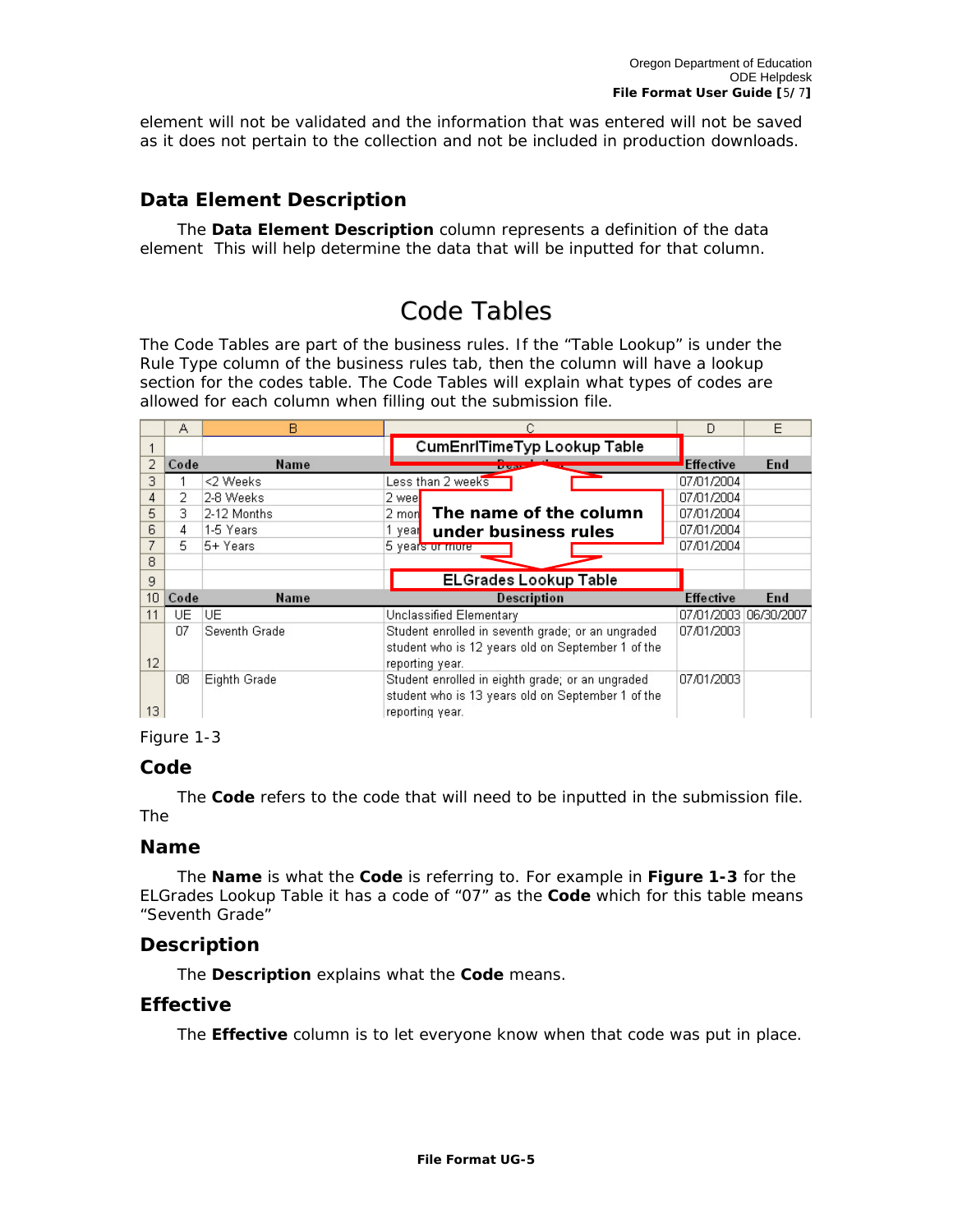### **End**

The **End** column is used to display the date that the code was end-dated for that table.

### **Business Rules**

 and how to fix the error. The business rules are a way to let everyone know what it is that ODE is checking to validate in the file uploads. This will help everyone understand why an error occurred

| Rule ID | <b>Field Name</b> | <b>Rule Type</b> | <b>Business Rule</b>                                       | <b>Error Summary</b>  | <b>Error Detail</b>                                                    |
|---------|-------------------|------------------|------------------------------------------------------------|-----------------------|------------------------------------------------------------------------|
|         | 'ALL              |                  | [Invalid Character Error if (Any Field Contains)," or TAB) | Disallowed Characters | The value provided may not contain delimiters or qualifiers            |
|         |                   | Check            |                                                            |                       | (commas, quotes, tabs).                                                |
|         |                   |                  |                                                            |                       |                                                                        |
| 1167    | ChkDiaitStdntID   |                  | Required Check Error if (ChkDigitStdntID is Blank)         | Blank Required Field  | Missing value in a required field for this collection.                 |
| 546     | ChkDiaitStdntID   | Cross Row        | Error if (ChkDigitStdntID / ResdDistInstID /               |                       | Key Fields Duplicated in Submission contains records with matching key |

### **Rule ID**

 error within the file that was uploaded. The ID is for internal use and helps identify which of the rules is causing the

### **Field Name**

The field name is the name of the column that the business rule applies to. There may by more then one rule for each column.

### **Rule Type**

The Rule Type is to identify what the rule is checking for. For example if it indicates "Invalid Character Check" this means that the system is going to be checking the column that is indicated by "Field Name" to name sure there is no characters listed on the "Business Rule column.

### **Business Rule**

 The Business Rule column indicates what the rule is going to be checking within that column(s). Example if it says "Error if ((Age  $<$  14) or (Age  $>$  21)) AND  $(Enr|GrdCd = 10)$ " then the system is going to check to make sure that the column does not have anyone under the age of 14 or anyone over the age of 21 and that have an enroll grade code of 10. If it finds a record that falls under that criteria then it will give an error.

Note that if it indicates "cross column" it means that the validation is depended on other columns.

### **Error Summary**

 rule. The summary will also show up on the district web page under review errors, The Error Summary is a brief description of what the error was per the business review warnings, or review suggestions.